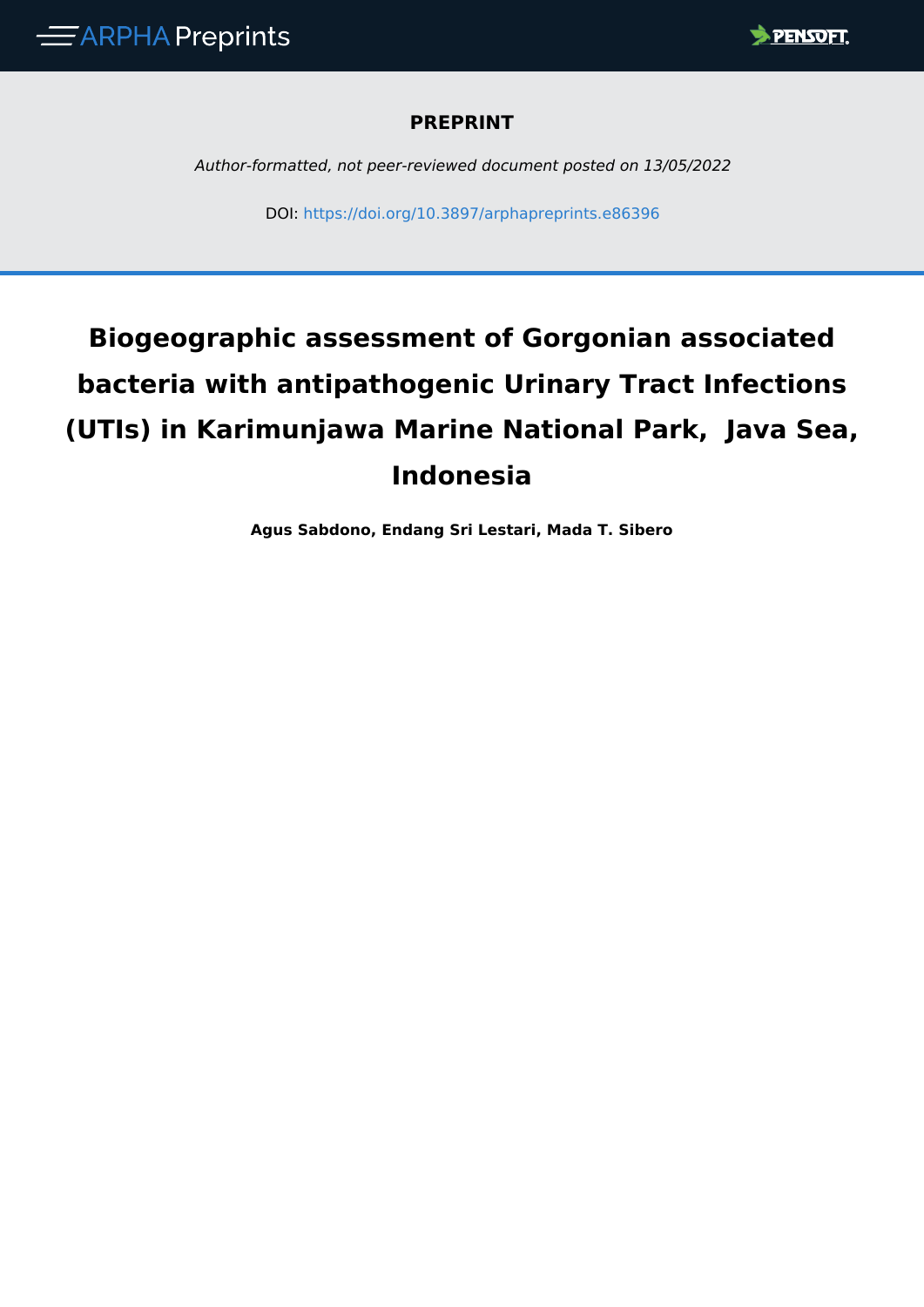Biogeographic assessment of Gorgonian-associated bacteria with antipathogenic Urinary Tract Infections (UTIs) in Karimunjawa Marine National Park, Java Sea, Indonesia Agus Sabdono<sup>1\*</sup>, Endang Sri Lestari<sup>2</sup>, Mada Triandala Sibero<sup>1</sup> 1. Marine Science Department, Fisheries and Marine Science Faculty, Diponegoro 8 University, Semarang 50275 2. Microbiology Department, Faculty of Medicine, Diponegoro University, Semarang 50275 Corresponding Author: Agus Sabdono [\(agus\\_sabdono@yahoo.com\)](mailto:agus_sabdono@yahoo.com)

#### **Abstract**

 Gorgonian corals of Karimunjawa are impacted by anthropogenic activities, such as increasingly high mariculture intensity with consequent eutrophication, overfishing, tourism, sewage, and other pollutant discharges, which result in changes in the microbial community structure. In this study, bacterial communities associated with six species of Gorgonian, *Viminella sp., Ellisella sp., Antipathes sp., Melithaea sp., Astrogorgia sp., and Junceella sp.* from both the Marine Protected Area (MPA) and non-Marine Protected Area (non-MPA) zones were screened for their antipathogenic potential against Urinary Tract Infections (UTIs) pathogens. The selected bacterial isolates were identified and compared for their abundance and diversity between the two zones. A total of 156 bacterial strains were assayed for their prospective antipathogenic compounds against seven UTI pathogens, including *Staphylococcus aureus, Escherichia coli, Pseudomonas aeruginosa, Streptococcus saptophyticus, Acinetobacter baumannii, Klebsiella pneumonia,* and *Candida albicans*. The 28 results showed that 17 of 92 (18.48%) and 6 of 64 (9.37%) bacterial isolates from MPA and<br>29 non-MPA, respectively, exhibited antimicrobial activity in at least one of the UTI pathogens. non-MPA, respectively, exhibited antimicrobial activity in at least one of the UTI pathogens. By analyzing the gene of 16S rRNA, it was discovered that the 17 isolates of MPA were associated with phyla Actinobacteria, Firmicutes and Proteobacteria, including *Streptomyces zhaozhoue, Nocardiopsis salina, Micrococcus endophyticus, Brevibacterium casei, Micrococcus yunnanensis, Saccharopolyspora coralli, Bacillus paramycoides, Virgibacillus salarius, Oceanobacillus iheyensis,* and *Vibrio alginolyticus.* In contrast, only six selected isolates of non-MPA were associated with the phyla Actinobacteria and Proteobacteria, including *Nocardiopsis salina, Micrococcus yunnanensis,* and *Acinetobacter soli*. The Diversity Index (H'), SPECIES RICHNESS (S), and Relative Abundance of the MPA zone were higher than those of non-MPA. These results demonstrated that Gorgonian octocoral species in the MPA region harbor varied bacteria and we propose that many Gorgonian-associated bacteria have the prospective for advancing broad-spectrum antibiotics.

 **Keywords:** antimicrobial activity; diversity; Gorgonian-associated bacteria; Marine Protected Area; UTIs pathogens.

**Introduction**

 Karimunjawa National Park (KNP) is a mini archipelago with 27 small islands, located in the Java Sea. This Archipelago was among the first maritime areas recognized in Indonesia as being necessary for marine biodiversity conservation. This Park is a precious and diverse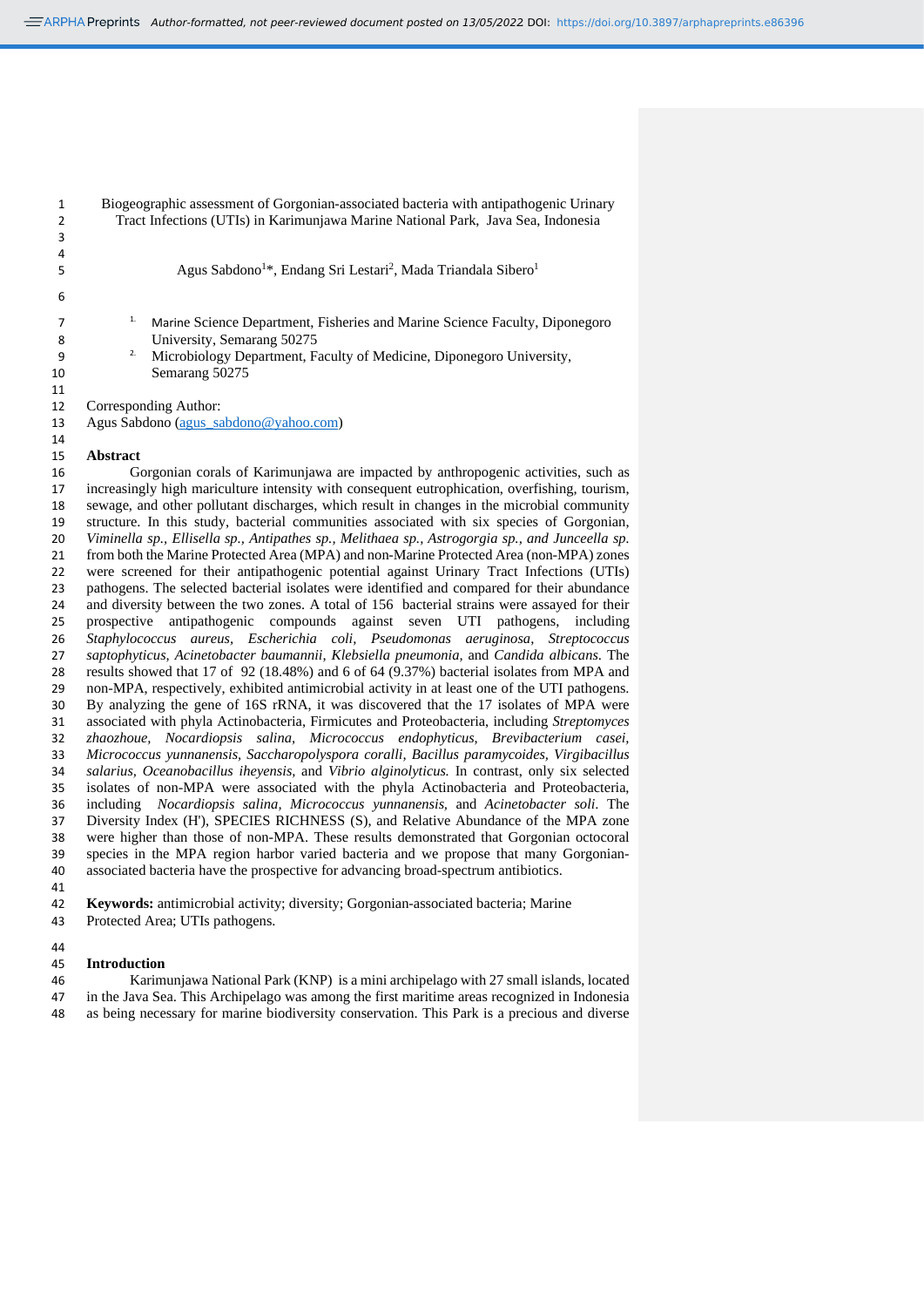tropical water ecosystem that is composed of tranquil white beaches, hard corals, soft coral, Gorgonian corals, seaweeds, mangrove, seagrass beds, birds, turtles, and many kinds of sea creatures, from crabs, anchovy, starfish, sharks, stingray, jellyfish, red snappers, etc. However, anthropogenic pressures, such as high population growth, demands for living space, the development of marine tourism, and increasing sea transport/traffic have affected marine life and its vicinity. Under the Decree of the Director-General of PHKA no. 127/KPTS/DJ- VI/1989, the Islands were zoned into 3 (three) management zones, including a marine protection area (MPA) zone, a utilization zone, and a non-marine protected (non-MPA) area (Campbell et al. 2013). The MPA includes protected areas in the sea that restrict some human activity for conservation purposes, typically to protect natural and cultural resources. The MPA has proven to effectively conserve marine biodiversity and restore ecosystem functioning (Giakoumi and Pey 2017). However, the role of MPA in providing resilience to global threats, 61 such as biological diversity, is poorly understood. Hence, assessing the effects of MPA on biodiversity is crucial for effective MPA planning and management. This study investigated biodiversity is crucial for effective MPA planning and management. This study investigated the bacterial diversity of Gorgonian-associated bacteria with antipathogenic potential UTIs in MPA and non-MPA of Karimunjawa.

 In Indonesia, UTI incidence is around 180,000 new cases per year (Sugianli et al. 2020). *Escherichia coli* is the most dominant pathogen acquired nosocomially (Ejrns 2011). Nosocomial infections are infections acquired during the receipt of health services and may also appear after discharge from the hospital (Grasselli et al. 2017). Infection occurs when a pathogen spreads to a susceptible patient. UTIs describe microbial colonization and infection of urinary tract structures and are grouped by the site of infection as kidneys, bladder, and urethra (Sheerin 2011). In this study, the bacteria causing UTI, *Staphylococcus saprophyticus, Klebsiella pneumoniae, Escherichia coli, Pseudomonas aeruginosa, Acinetobacter baumanii,* and *Candida albicans* were used as test bacteria (Orhan et al. 2010; Ochada et al. 2015). The emergence of multidrug-resistant organisms (MDR) is another complication seen in nosocomial infections, a serious problem that needs to be resolved immediately in many 76 developing countries, including Indonesia (Lee et al. 2014; Fernández et al. 2019). Therefore,<br>77 it is necessary to find new antibiotics to combat the developing MDR infectious diseases. it is necessary to find new antibiotics to combat the developing MDR infectious diseases.

 Octocoral gorgonian is part of a family of Gorgoniidae belonging to the order Alcyonacea, subclass Anthozoans, and phylum Cnidaria (Almeida et al. 2014; Horvath 2019). This organism is ubiquitous in Karimunjawa and has been observed on some islands, from inshore to seabed (Sabdono et al. 2022). Gorgonian corals (sea fans) are characterized by their fan-like shape, providing nutrition and protection for other marine animals (Matulja et al. 2020; 83 Sanchez et al. 2021). Gorgonian corals do not have a CaCO<sub>3</sub> framework for self-protection, unlike hard corals. To survive, they produce various secondary metabolites to maintain their stability (Matulja et al. 2021). However, the main obstacle faced in utilizing these secondary metabolites for drugs is the problem of supply (Lindequist 2016). In contrast, marine microorganisms have recently attracted greater attention because it is known that the association of microbes with Gorgonians also synthesizes the same secondary metabolites as their hosts (Modolon et al. 2020; Liu et al. 2021). Therefore, through fermentation and genetic engineering systems, microbes can supply a large number of active compounds. Performing rapid regeneration can also overcome supply problems (Wang et al. 2017). It is well known that the Gorgonian Octocoral harbors many symbiotic microorganisms and produces a variety of bioactive compounds that are very important for drug discovery (Sang et al. 2019; Modolon et al. 2020). This study investigated the diversity of Gorgonian-associated bacteria with antipathogenic potential against nosocomial pathogens of UTI infections from the MPA and non-MPA zones of Karimunjawa, Java Sea.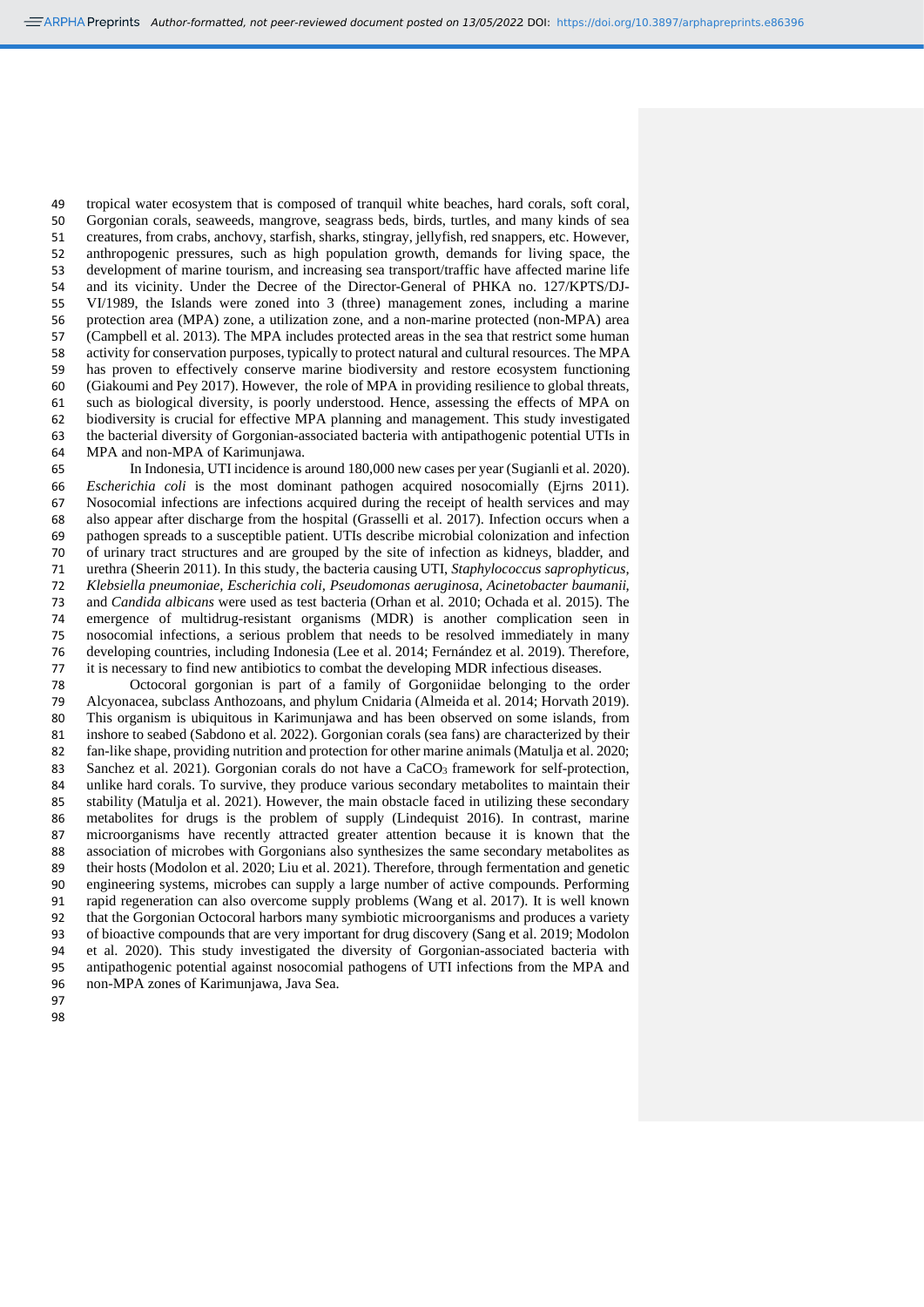#### **Materials and Methods**

#### *2.1. Sampling and bacterial isolation*

 This study was conducted at four islands across Karimunjawa National Park on March 2021, under SIMAKSI Permit no.: 1470/T.34/TU/SIMAKSI/03/2021. Sampling was carried 103 out at the MPA zones, Burung Island (S 06° 37' 16.9"; E 110° 38' 07.2"), Geleang Island (S 05°52'56,0" E 110°21'29,5"), and the non-MPA zones, Sambangan Island (S 060 35' 08.5'', E 1100 38' 24.8'') and Seruni Island (S 05°51'13,3" E 110°34'36,8") of Karimunjawa, Java Sea, Indonesia by scuba diving (Figure 1). Six octocoral Gorgonian *Viminella sp., Ellisella sp., Antipathes sp., Melithaea sp., Astrogorgia sp., and Junceella sp.* were photographed *in situ* underwater, sampled, placed in a ziplock, and brought to the laboratory (Figure 2).

 



 

Figure 1. Map of Karimunjawa (Campbell et al. 2013)



 

 Figure 2. Gorgonian of Karimunjawa Archipelago (Notes: *A. Melithaea* sp.; **B**. *Astrogorgia* sp.; **C**. *Antiphates*; **D.** *Ellisella sp.;* **E***. Junceella sp.;* **F**. *Viminella sp.*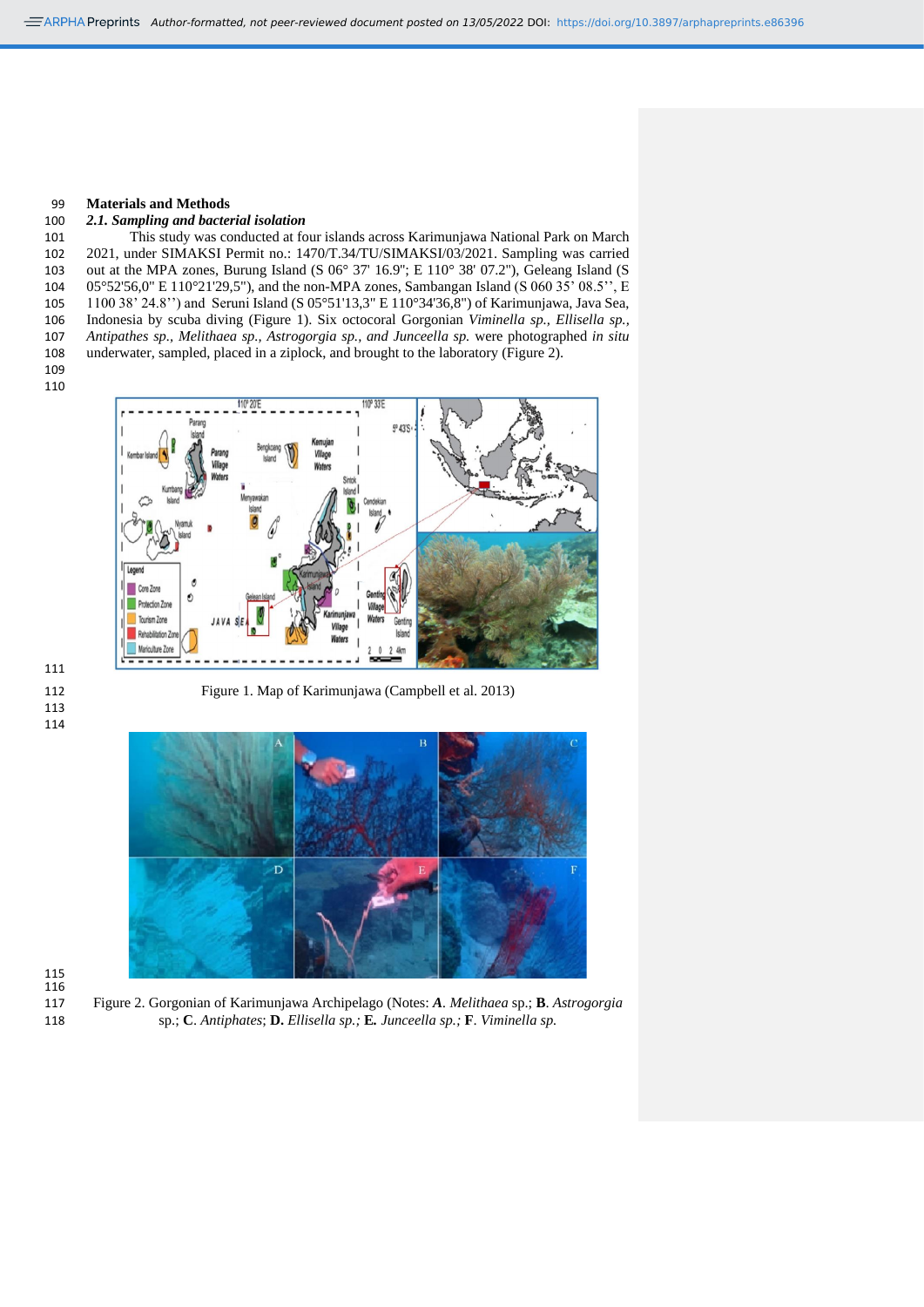Bacterial isolation was carried out by using the serial dilution method. The sample was diluted 120 to the concentrations of  $10^{-0}$ ,  $10^{-1}$ , and  $10^{-2}$ ; 100  $\mu$ l of each concentration was inoculated into a Petri dish containing marine agar Zobell 2214E media. Inoculated samples were spread evenly and incubated at room temperature. After 2 x 24 h incubation, purification was performed by

inoculating bacterial colonies using the streak method and incubating at 36°C.

 

#### *2.2. Screening of antimicrobial activity*

126 The antimicrobial activity screening was carried out using the agar plug method against<br>127 UTI pathogens, such as *S. aureus, K. pneumoniae, E. coli. P. aeruginosa, S. saprophyticus, A.*  UTI pathogens, such as *S. aureus, K. pneumoniae, E. coli, P. aeruginosa, S. saprophyticus, A. baumanii,* and *C. albicans.* The pure bacterial cultures were spread evenly into the Zobell 129 medium and incubated for  $3 \times 24$  hours. Pathogenic bacteria were refreshed on Nutrient Agar 130 (NA) for  $1 \times 24$  hours. Pathogens were inoculated into a test tube containing Nutrient Broth to match their density with the McFarland 0.5 standard. Pathogenic bacteria were swabbed evenly into Mueller Hinton Agar (MHA) medium, followed by placing the plugs on the media and 133 incubated for  $3 \times 24$  hours. The clear zone around the plug indicated the presence of antimicrobial activity.

#### *2.3. 16S rRNA gen-PCR amplification*

 PCR amplification of partial l6S rRNA gene of selected Gorgonian-associated bacteria, purification of PCR products, and subsequent sequencing analysis were performed according to Wijaya et al. (2022) methods.

#### *2.4. Data analyses*

 The biological indexes, such as Species Richness (SR), Relative Abundance (RA), the Shannon Diversity Index (H'), the Pielou's Evenness Index (E'), and the Jaccard Index were used to analyze the data obtained in the laboratory.

#### *2.5. Nucleotide sequence accession numbers*

 The accession numbers of the 16S rRNA sequences of the prospective strains were deposited in GenBank, including OL831129, OL831140, OL831143, -, OL944616, OL831230, OL832059, OL830778, OL832112, OL832113, OL824939, OL825016, OL824940, OL825006, OL825002, OL830784, OL862993, OL830811, OM108167, OM108139 and OM108168 for the isolates GL.6.5, GL.7.3, GL.7.5, GL.9.1, GL.9.2, GL.17.13, GL.17.16, GL.17.15, GL.17.21, GL.17.34, BU.2.5, BU.6.2, BU.7.3, BU.19.2, BU.20.1, SA.16.3, SA.19.2, SA.19.3, SE.10.2, SE.10.3 and SE.12.2 

#### **Results**

#### *Antimicrobial screening of Gorgonian-associated bacteria*

 Out of 156 isolates, 14.7% (n = 23) showed antimicrobial activity against UTI pathogens (Tables 1 and 2). The total active isolates isolated from the MPA area (18.48%) were higher than those from the non-MPA area (9.37%). Amongst 23 active isolates, three isolates 162 can inhibit the growth of more than one pathogen, whereas the remaining isolates  $(n = 20)$  inhibited only one pathogen tested. Most of the active isolates (43.4%) were capable of 164 inhibiting the growth of *E. coli*, followed by P. *aeruginosa* (26.1%), *S. aureus* (17.4%), *A.* 165 *baumannii* (17.4%) and *K. pneumonia* (8.7%), respectively. No isolates could inhibit the *baumannii* (17.4%) and *K. pneumonia* (8.7%), respectively. No isolates could inhibit the growth of *S. saptophyticus* and *C. albicans*.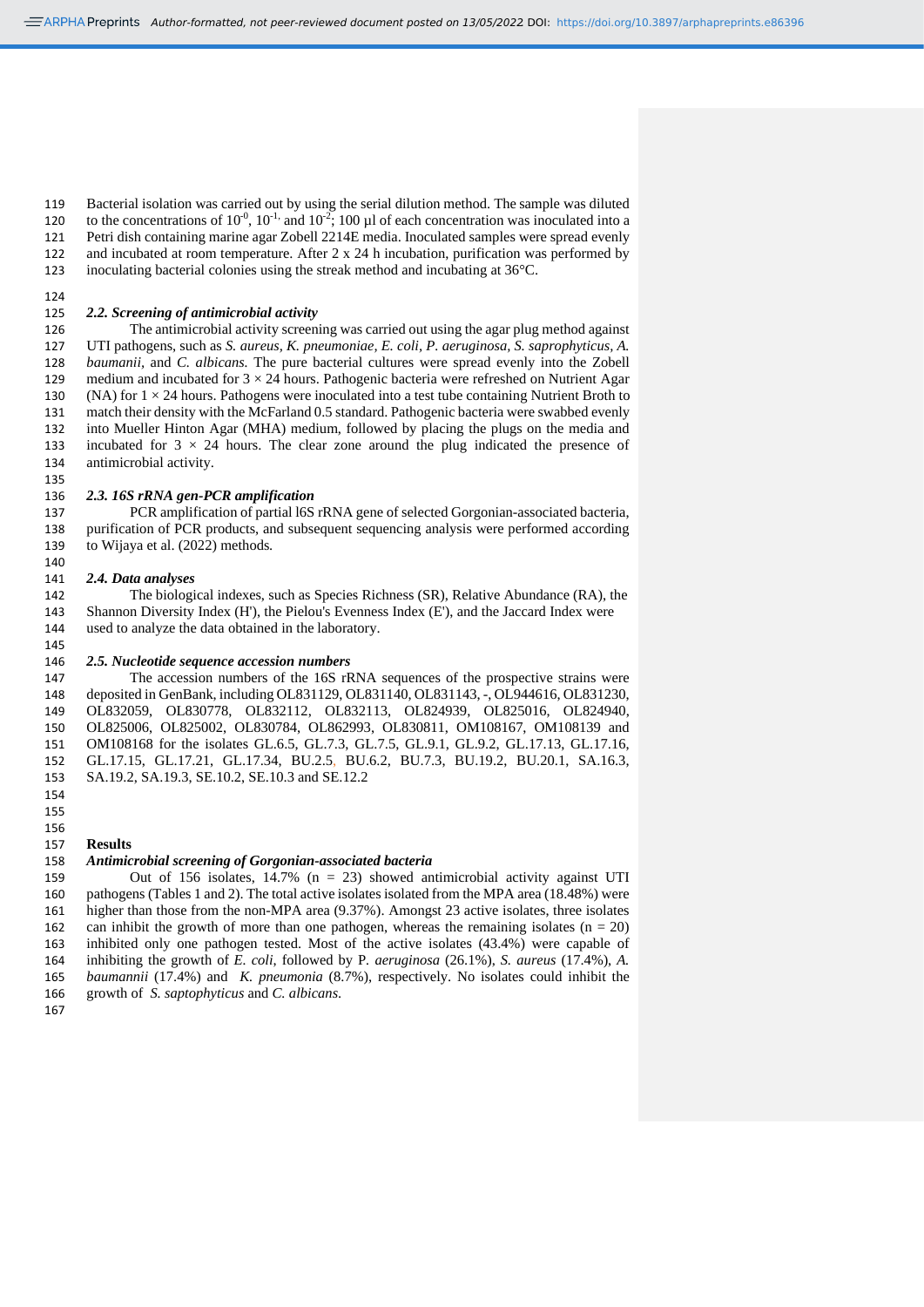#### 168 Table 1. Total of Gorgonian-associated bacteria and active isolates in MPA and non-MPA

| Genus          | <b>MPA</b> |           | Non-MPA |            | $\Sigma$ isolate/ |
|----------------|------------|-----------|---------|------------|-------------------|
|                | isolate    | active    | isolate | active     | active            |
| Viminella sp.  | 20         |           |         |            | 27/2              |
| Ellisella sp.  | 27         | 8         | 19      |            | 46/9              |
| Antipathes sp. |            |           |         |            | 18/2              |
| Melithaea sp.  | 15         |           | 10      |            | 25/3              |
| Astrogorgia sp | 14         |           | 12      |            | 26/5              |
| Junceella sp.  |            |           | Q       |            | 14/2              |
| Total          | 92         | 17(18.5%) | 64      | $6(9.4\%)$ | 156/23            |

169

#### 170 Table 2. Antipathogenic assay of selected bacterial active against UTIs pathogens

| Host            | Isolate       | Identification                                                                       | <b>Indicator Test:</b> |                |        |                     |        |        |                  |
|-----------------|---------------|--------------------------------------------------------------------------------------|------------------------|----------------|--------|---------------------|--------|--------|------------------|
| Code            |               |                                                                                      |                        | B              | C      | D                   | E      | F      | G                |
| Viminella sp.   | GL6.5         | Streptomyces zhaozhoue                                                               |                        | $+$            |        |                     |        |        |                  |
|                 | GL7.3         | Nocardiopsis salina                                                                  |                        |                | $^{+}$ |                     |        |        |                  |
| Ellisella sp.   | SA16.3        | Nocardiopsis salina                                                                  |                        |                |        |                     | $^{+}$ |        |                  |
|                 | GL.9.1        | Nocardiopsis salina                                                                  |                        | $\overline{+}$ |        |                     |        |        |                  |
|                 | GL.9.2        | Nocardiopsis salina                                                                  |                        |                | $^{+}$ |                     |        |        |                  |
|                 | GL17.13       | Oceanobacillus iheyensis                                                             |                        |                | $+$    |                     |        |        |                  |
|                 | GL17.16       | Micrococcus endophyticus                                                             |                        |                | $^{+}$ |                     |        |        |                  |
|                 | GL17.15       | Nocardiopsis salina                                                                  |                        | $^+$           |        |                     |        |        |                  |
|                 | GL17.18       | Kocuria palustris                                                                    |                        |                |        |                     | $+$    |        |                  |
|                 | GL17.21       | Bacillus paramycoides                                                                | $^{+}$                 |                |        |                     |        |        |                  |
|                 | GL17.34       | Virgibacillus salarius                                                               |                        | $^{+}$         |        |                     |        |        |                  |
| Junceella sp.   | SA19.2        | Micrococcus yunnanensis                                                              |                        | $\overline{+}$ |        |                     |        |        |                  |
|                 | SA19.3        | Micrococcus yunnanensis                                                              |                        |                |        |                     |        | $^{+}$ |                  |
| Melithaea sp.   | <b>BU2.5</b>  | Brevibacterium casei                                                                 |                        | $^{+}$         |        |                     |        |        |                  |
|                 | <b>BU6.2</b>  | Vibrio alginolyticus                                                                 |                        | $^{+}$         |        |                     |        |        |                  |
|                 | SE10.2        | Micrococcus yunnanensis                                                              |                        |                |        |                     |        |        |                  |
| Antipathes sp.  | GL14.22       | Marinococcus halophilus                                                              |                        | $^+$           |        |                     |        |        |                  |
|                 | GL222         | Micrococcus yunnanensis                                                              |                        |                |        |                     | $+$    |        |                  |
| Astrogorgia sp. | <b>BU14.4</b> | Pseudomonas stutzeri                                                                 | $\overline{+}$         | $+$            |        |                     |        |        |                  |
|                 | <b>BU14.6</b> | Saccharopolyspora cebuensis                                                          |                        |                | $^{+}$ |                     |        | $^{+}$ |                  |
|                 | <b>BU16.8</b> | Salinicola salarius                                                                  |                        | $^+$           |        |                     |        |        |                  |
|                 | SA7.6         | Acinetobacter soli                                                                   |                        |                |        |                     | $+$    |        |                  |
|                 | SA7.7         | Micrococcus yunnanensis                                                              |                        |                | $^{+}$ |                     |        |        |                  |
| Total           | 156           | 23                                                                                   | $\overline{4}$         | 10             | 6      | $\overline{0}$      | 4      | 2      | $\boldsymbol{0}$ |
| $\mathbf{r}$ .  | $\mathbf{r}$  | $\bullet$ . The set of $\bullet$<br>$\mathbf{r}$<br>$\sim$<br>$\cdots$ $\sim$ $\sim$ | $\mathbf{r}$           |                | Ð      | $\lambda$ $\lambda$ |        |        | $\blacksquare$   |

171 Note: **A:** *S. aureus;* **B:** *E. coli;* **C:** *P. aeruginosa;* **D:** *S. saprophyticus;* **E:** *A. baumannii;* **F:** 172 *K. pneumonia;* **G:** *C. albicans.*

173 174

#### 175 *16S rDNA gene and phylogenetic analysis*

176 The 16S rRNA gene sequencing analyses showed that these 23 isolates could be 177 assigned to 14 different species within the three phyla: Actinobacteria (Streptomyces assigned to 14 different species within the three phyla: Actinobacteria (*Streptomyces* 178 *zhaozhoue, Nocardiopsis salina, Micrococcus endophyticus, Brevibacterium casei,*  179 *Micrococcus yunnanensis, Saccharopolyspora coralli, Kocuria salina*), Firmicutes (*Bacillus*  180 *paramycoides, Virgibacillus salaries, Oceanobacillus iheyensis, Marinococcus halophilus*)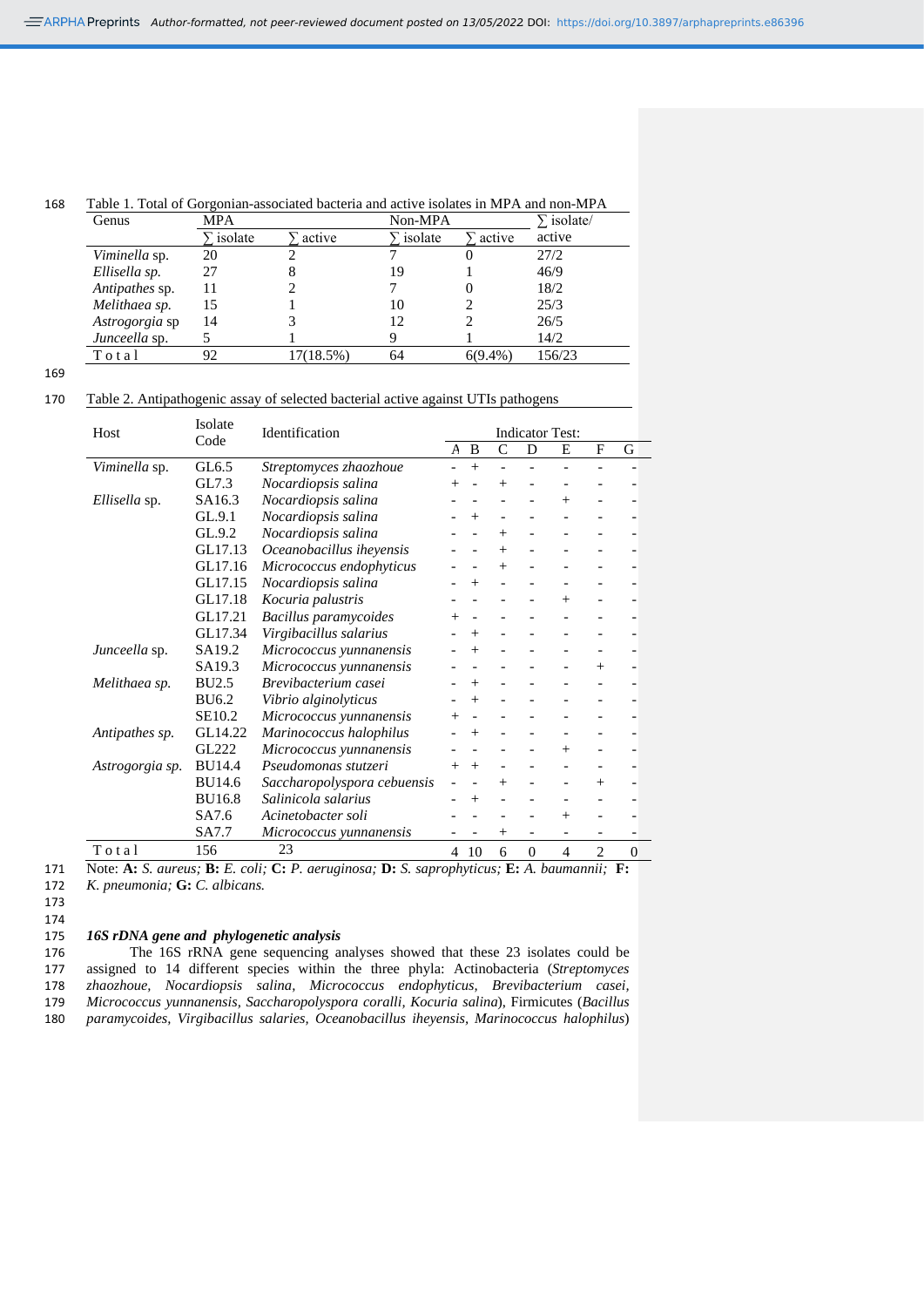and Proteobacteria (*Vibrio alginolyticus, Acinetobacter soli, Salinicola salarius*). Six of the 23 isolates (26.08%) were members of the genus Marinecoccus, followed by Nocardiopsis with five isolates (21.7%). The remaining 12 of the 23 isolates (52.1%) were a genus of the Streptomyces, Brevibacterium, Saccharopolyspora, Bacillus, Virgibacillus, Oceanobacillus, Vibrio, Acinetobacter, Salinicola, Marinecoccus, Pseudomonas and Kocuria. Identification of pairwise 16S rRNA gene similarities was analyzed by using NCBI-BLAST homology. The PAUP v.05 (Swofford 1998) and CLUSTAL\_X (Thompson et al. 1997) were used to construct phylogenetic trees (Figure 3).

 



#### 

Figure 3. Phylogenetic tree of Gorgonian-associated bacteria with antipathogen properties.

## *Distribution of bacteria with antibacterial activity*

The distribution, diversity index, species richness, and evenness of antibacterial isolates are presented in Table 3, Figures 4 and 5. The number of antibacterial strains isolated from MPA and non-MPA areas was 17 (73.9%) and six isolates (26.08%), respectively. Amongst these anti-bacterial isolates, Micrococcus had the highest proportion (26.08%) followed by Nocardiopsis (21.7%), Streptomyces (4.34%), Brevibacterium (4.34%), Saccharopolyspora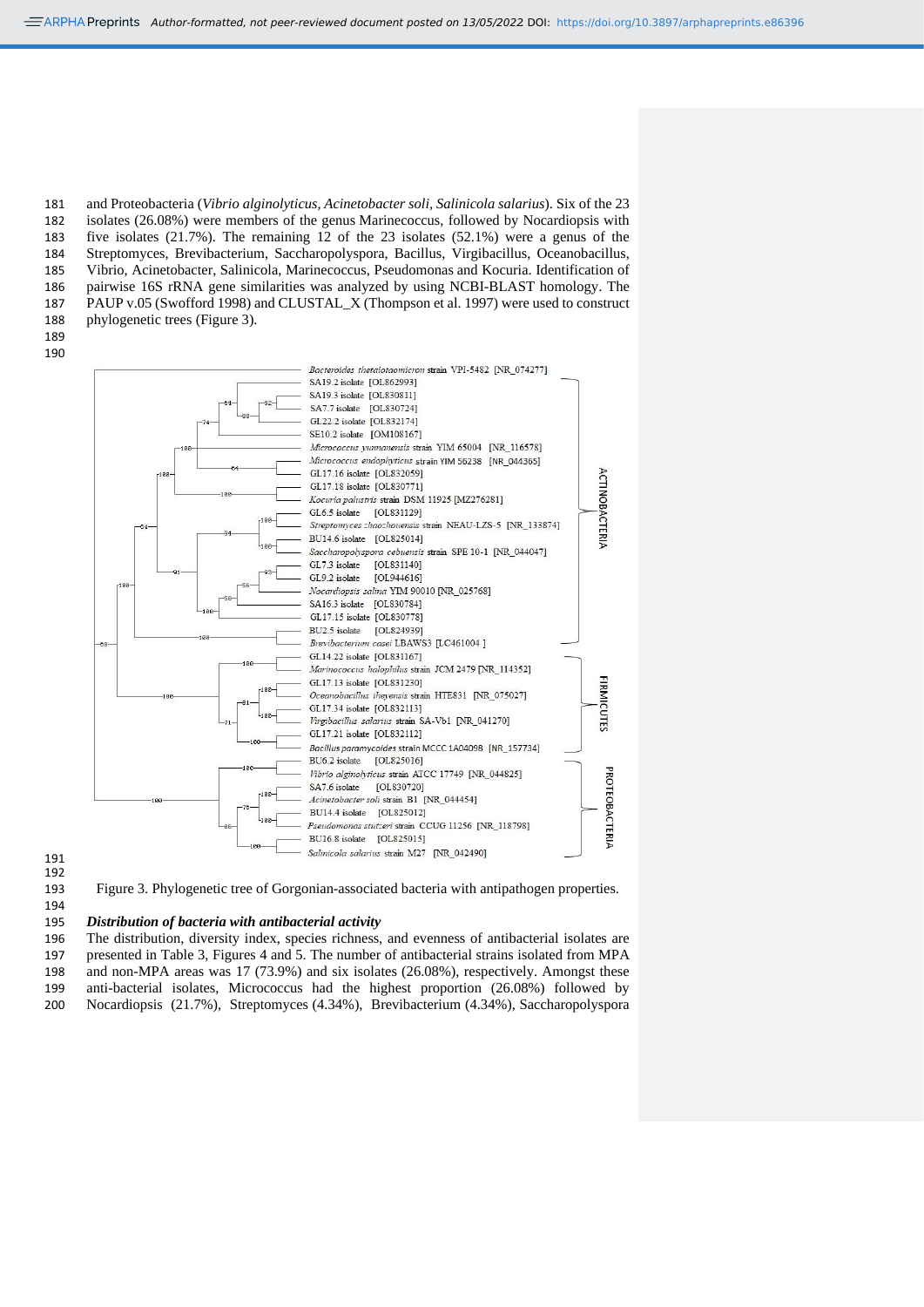#### 201 (4.34%), Bacillus (4.34%), Virgibacillus (4.34%), Oceanobacillus (4.34%), Vibrio (4.34%),

202 Acinetobacter (4.34%), Salinicola (4.34%), Marinecoccus (4.34%), Pseudomonas (4.34%) 203 and Kocuria isolates (4.34%).

204

205 Table 3. Relative abundance, species diversity and evenness of antipathogenic isolates

| Phylum            | <b>Species</b>            |      | <b>MPA</b> |          | Non-MPA           |
|-------------------|---------------------------|------|------------|----------|-------------------|
|                   |                           | N    | RA         | N        | RA                |
| Actinobacteria    | Streptomyces zhaozhoue    |      | 6.67       | $\Omega$ | 0                 |
|                   | Nocardiopsis salina       | 5    | 40.00      | 2        | 33.33             |
|                   | Micrococcus endophyticus  |      | 6.67       | $\Omega$ | $\Omega$          |
|                   | Brevibacterium casei      |      | 6.67       | $\Omega$ | $\Omega$          |
|                   | Micrococcus yunnanensis   |      | 6.67       | 3        | 50.00             |
|                   | Kocuria palustris         |      | 6.67       | 0        |                   |
|                   | Saccharopolyspora coralli |      | 6.67       | 0        | 0                 |
| <b>Firmicutes</b> | Bacillus paramycoides     |      | 6.67       | 0        | 0                 |
|                   | Virgibacillus salarius    |      | 6.67       |          |                   |
|                   | Oceanobacillus iheyensis  |      | 6.67       |          | 0                 |
| Proteobacteria    | Vibrio alginolyticus      |      | 6.67       |          | 0                 |
|                   | Pseudomonas stutzeri      |      | 6.67       | 0        | 0                 |
|                   | Salinicola salarius       |      | 6.67       | 0        | $\mathbf{\Omega}$ |
|                   | Acinetobacter soli        | 0    | 6.67       |          | 16.66             |
| Total             |                           | 17   |            | 6        |                   |
| <b>Species</b>    |                           | 13   |            | 3        |                   |
| Richness          |                           |      |            |          |                   |
| Diversity Index   |                           | 1.99 |            | 1.01     |                   |
| Evenness          |                           | 0.86 |            | 0.92     |                   |

206 Note: Number of individuals (*N*); Relative abundance, % (RA). 207 208



211 Figure 4. Relative abundance (RA) of Gorgonian-associated bacteria.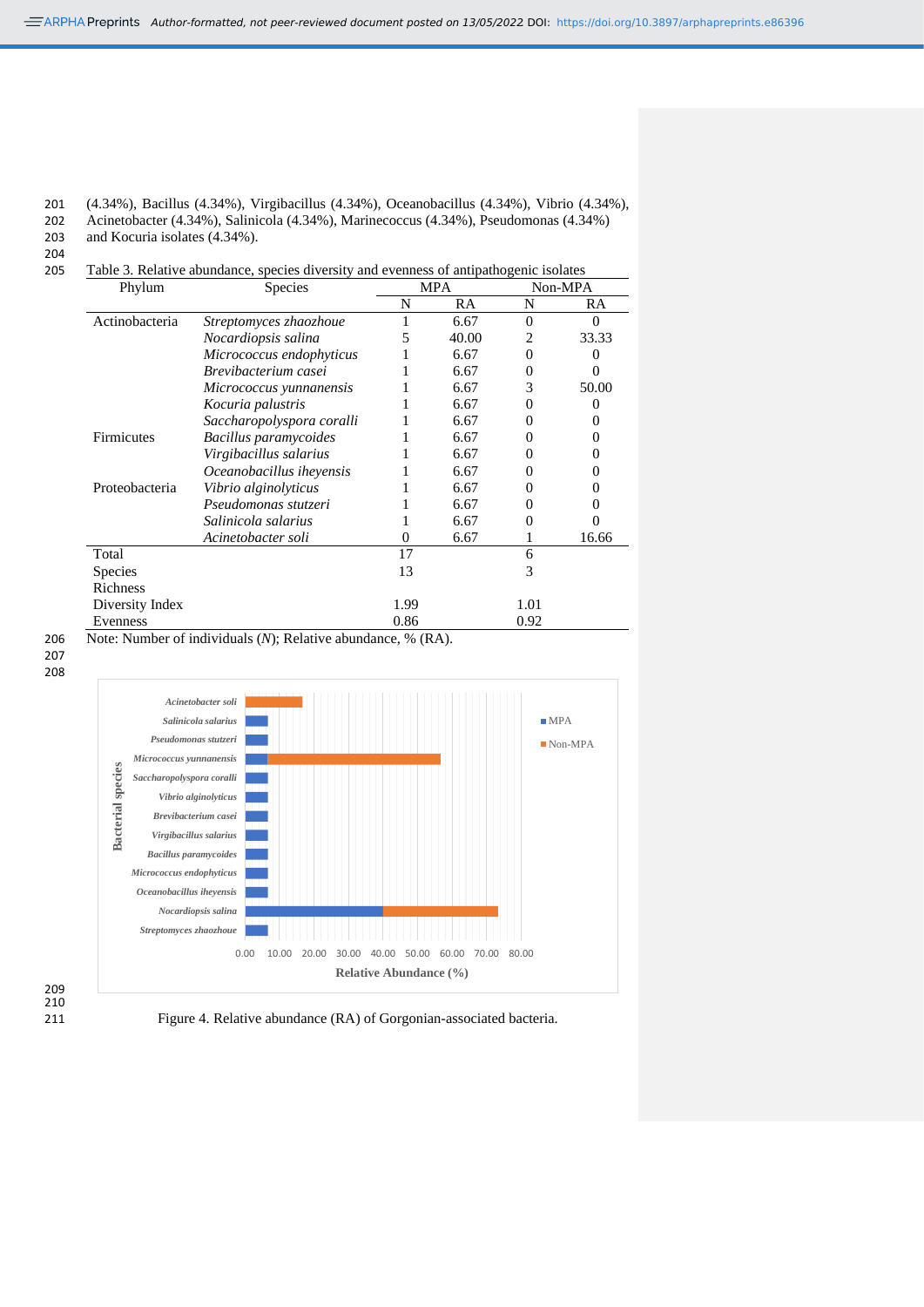

#### 214 215 217

218

216 Figure 5. The abundance of antibacterial isolates on Gorgonian genera.

 Furthermore, 43.4% (10 isolates) of antibacterial isolates displayed strong activity against *E. coli* and about 29.09% (six isolates) of antibacterial isolates displayed activity against the 221 pathogenic bacteria *P. aeruginosa*. Four bacterial isolates (17.4%) showed activity against S. *saprophyticus* and *A. haumannii.* No bacterial isolate displayed activity against *S. saprophyticus* and *aureus* and *A. baumannii.* No bacterial isolate displayed activity against *S. saprophyticus* and *C. albicans*.

 Comparison of bacterial communities in the MPA and non-MPA and amongst Gorgonian genera were analyzed by the Bray-Curtis formula. The analysis results demonstrated that the bacterial community's dissimilarity between MPA and non-MPA and amongst Gorgonian genera were significantly different (Tables 4 and 5). The results indicated that the bacterial communities varied significantly. 229

231 Table 4. The dissimilarity of antimicrobial strains between MPA and non-MPA.

| Sampling sites | <b>MPA</b>               | Non-MPA                  |
|----------------|--------------------------|--------------------------|
| <b>MPA</b>     | $\overline{\phantom{0}}$ | 73.91 %                  |
| Non-MPA        | 73.91 %                  | $\overline{\phantom{a}}$ |

233

230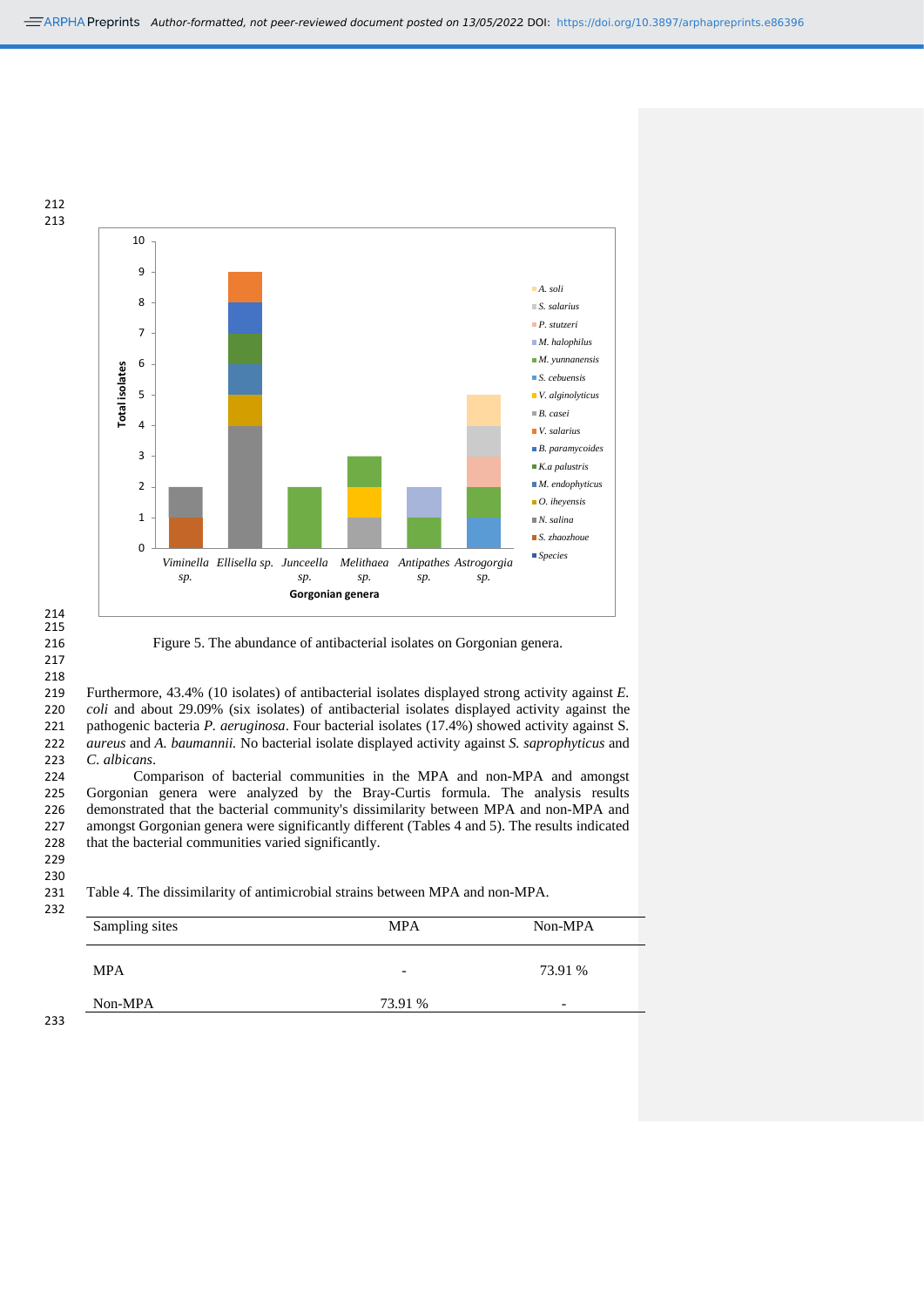Table 5. The dissimilarity of antimicrobial communities amongst Gorgonian genera.

|   | A      | В      |                          |        | E      | F      |
|---|--------|--------|--------------------------|--------|--------|--------|
| Α |        | 81.82% | 100%                     | 100%   | 100%   | 100%   |
| B | 81.82% |        | 100%                     | 100%   | 100%   | 100%   |
| C | 100\%  | 100%   | $\overline{\phantom{0}}$ | 60%    | 50%    | 77.43% |
| D | 100\%  | 100%   | 60%                      |        | 60%    | 71.43% |
| E | 100%   | 100%   | 50%                      | 60%    |        | 77.43% |
| F | 100%   | 100%   | 77.43%                   | 77.43% | 77.43% |        |

 Note: **A:** *Viminella sp.;* **B:** *Ellisella sp.;* **C:** *Antipathes sp.;* **D:** *Melithaea sp.;* **E:** *Astrogorgia sp.;* **F:** *Junceella sp*.

#### **Discussion**

241 Gorgonian is a benthic community that harbors distinct microbial symbionts in 242 seawater (van de Water et al. 2017). Their populations have suffered from mass mortality seawater (van de Water et al. 2017). Their populations have suffered from mass mortality events related to anthropogenic disturbances. Changes in environmental conditions due to anthropogenic and natural disturbances can alter the microbial composition (McCauley et al. 2020). In this study, the six species of Gorgonian- (*Viminella sp., Ellisella sp., Antipathes sp., Melithaea sp., Astrogorgia sp.,* and *Junceella sp*.) associated bacteria from the MPA and non- MPA zones of Karimunjawa, Java Sea were investigated for their diversity and antibacterial activity. It is well-known that marine invertebrate-associated bacteria were abundant and prolific in novel active compound production (Bibi et al. 2017; Varijakzhan et al. 2021). The 156 Gorgonian-associated bacteria were assayed for their prospective antipathogenic compounds against seven UTI pathogens, including *S. aureus, E. coli, P. aeruginosa, S. saptophyticus, A. baumannii, K. pneumonia,* and *C. albicans*. The results showed that 23 isolates demonstrated inhibition of the growth of UTI pathogens (Table 1 and Table 2). Their genomic DNA was extracted and sequenced for molecular identification. The 23 anti-bacterial isolates were identified as 14 genera, including Micrococcus, Nocardiopsis, Streptomyces, Brevibacterium, Saccharopolyspora, Bacillus, Virgibacillus, Oceanobacillus, Vibrio, Acinetobacter, Salinicola, Marinecoccus, Pseudomonas and Kocuria. Phylogenetic analysis showed that the 23 isolates analyzed in the present study could be classified into three clades (I–III): Clade I consisted of the isolates of phyla Actinomycetes; Group II of the isolates is Firmicutes; Group III of the isolates consisted of Proteobacteria (Table 2 and Figure 3). Some previous studies have identified the Gorgonian-associated bacteria with antimicrobial activity. Zhang et al. (2013) demonstrated that Streptomyces and the Micromonospora genus dominated Gorgonian-associated antibacterial isolates from five species of Gorgonian of the South China Sea. Jiang et al. (2013) reported seven genera, including Bacillus, Staphylococcus, Halobacillus, Geobacillus, Jeotgalicoccus, Psychrobacter, and Vibrio, isolated from the four species of South China Sea Gorgonians. In addition, the Bacillus genus was the most diverse and displayed antibacterial activities. These results indicate that each Gorgonian species has varying numbers and types of bacterial groups. On the contrary, Gray et al. (2011) showed that the same Gorgonian corals at different locations have different kinds of bacteria. So far, little is known about how the diversity of Gorgonian-associated bacteria diverges amongst Gorgonian coral species, particularly those on how environmental factors influence this relationship. Hence, a study of Gorgonian-bacterial diversity is urgently needed to help understand more about microbial diversity-function relationships.

 During the last decade, MPAs have been used to conserve marine resources worldwide, although little is known about their effectiveness and success. A comparison of antibacterial composition between MPA and non-MPA showed that 17 of 92 (18.48%) and six of 64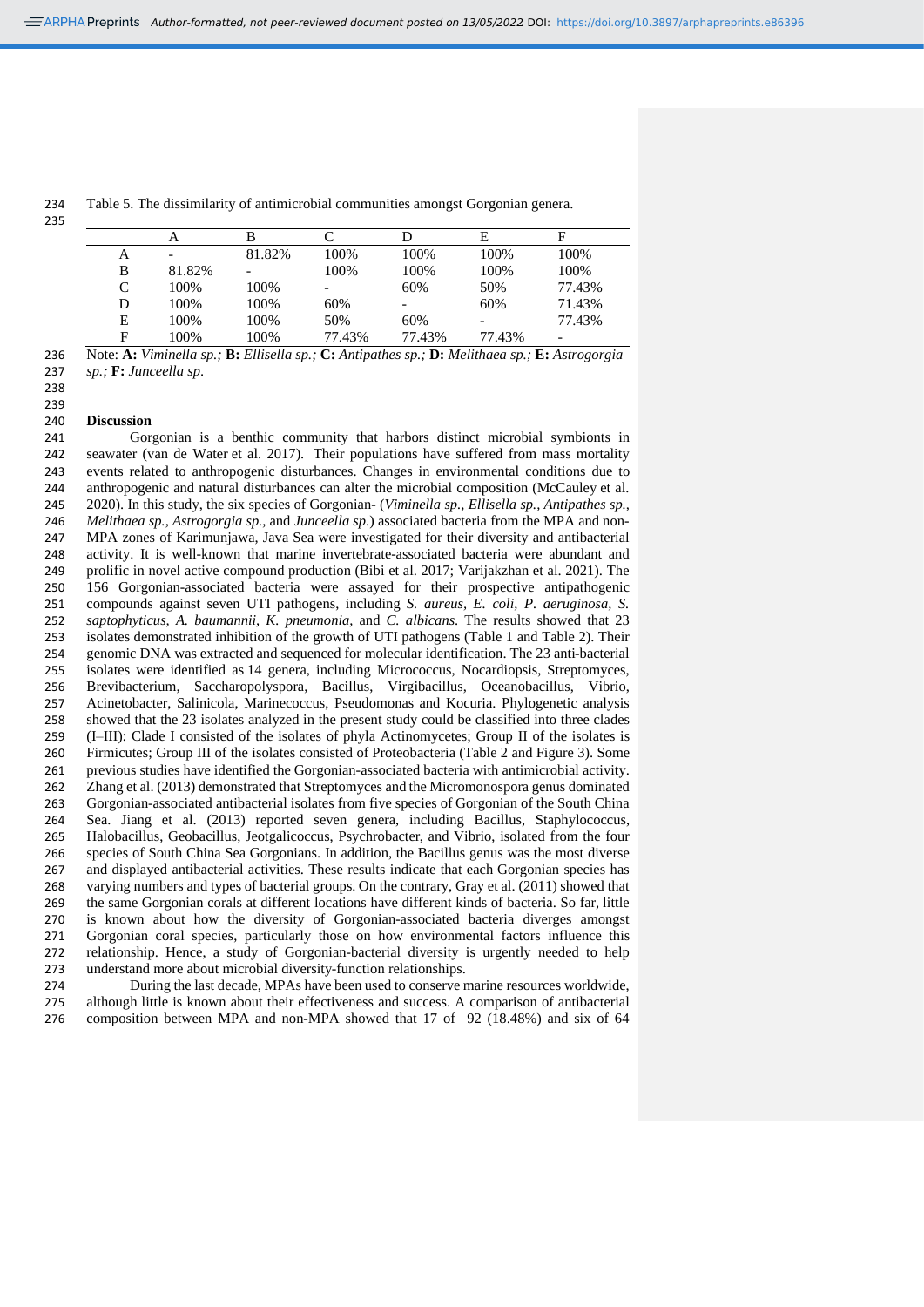(9.37%) bacterial isolates from MPA and non-MPA, respectively, exhibited antimicrobial activity in at least one of the UTIs pathogens. The analysis results also showed the relative abundance, species richness, and diversity index of antibacterial isolates in the MPA was higher than those of non-MPA zones. (Table 3, Figures 4 and 5). Bourne et al. (2013) stated that the species richness, evenness, and phylogenetic diversity of invertebrate-associated microbiomes were not influenced by the bacterial composition. However, these results demonstrated that Gorgonian octocoral species in the MPA region harbor varied bacteria and we propose that many Gorgonian-associated bacteria have the prospective for advancing broad-spectrum antibiotics. Our results have significant implications for PA management being effectively managed and thus contributing to biodiversity protection.

 The MPA and non-MPA antibacterial isolates were dominated by the same phyla Actinobacteria (Table 3, Figures 4 and 5); however, the relative abundance, species richness, 289 and diversity index exhibited significant differences. Micrococcus genera dominated both the 290 MPA and the non-MPA samples. Some previous studies reported the diversity of Gorgonian MPA and the non-MPA samples. Some previous studies reported the diversity of Gorgonian coral-associated bacteria. This study found that the number and genera of bacterial isolates from MPA and non-MPA were significantly different (Tables 4 and 5). The abundance and diversity of antimicrobial isolates in MPA were higher than in non-MPA. On the contrary, Nogales et al. (2010) stated that microbial communities increase diversity and variability in polluted areas. Due to these differences, it is obvious that little is known regarding the effect of anthropogenic activities on the composition of microbial communities. Even the anthropogenic stress covered in this study only modified the environmental conditions by zoning marine areas; however, it is a complex situation.

 The Gorgonian coral *Ellisella* sp. concealed the most antibacterial activities of isolates 300 and the highest diversity of antibacterial activity genera (Figures 4 and 5). At the same time,<br>301 Baver et al. (2015) reported that the Gorgonian coral *Eunicella cavolini* was dominated by the Bayer et al. (2015) reported that the Gorgonian coral *Eunicella cavolini* was dominated by the genus *Endozoicomonas* sp. It seems that the totals and kinds of bacterial groups varied amongst Gorgonian species. In this study, only about 15% (23 isolates) of Gorgonian-associated bacteria were active against at least one of the pathogenic UTIs, which means that only a few Gorgonian-associated bacteria produced active antimicrobial compounds. Recently, marine invertebrate-associated microorganisms have become a potential source of new active compounds. Several recent studies have shown that bacteria isolated from tunicates, nudibranchs, sponges, and soft corals produce promising antibacterial active compounds (Putra et al. 2016; Cita et al. 2017; Ayuningrum et al. 2019; Kristiana et al. 2019). This study demonstrated that culturable Gorgonian-associated bacteria could produce antibiotics and inhibit the growth of UTI nosocomial pathogenic bacteria. The diversity and abundance of Gorgonian-associated bacteria with antibacterial properties were higher in MPA than in non- MPA zones, indicating effective and efficient management in biodiversity protection. Maintenance of trophic structure and diversity of functions is the necessary effort that must be undertaken as a management priority to enable ecosystem resilience.

#### **Acknowledgments**

 The authors gratefully acknowledge the support given by the Research and Public Service Institution, Diponegoro University through the WCR-UNDIP-B scheme, Contract no.118-04/UN76.1/PP/2021

- 
-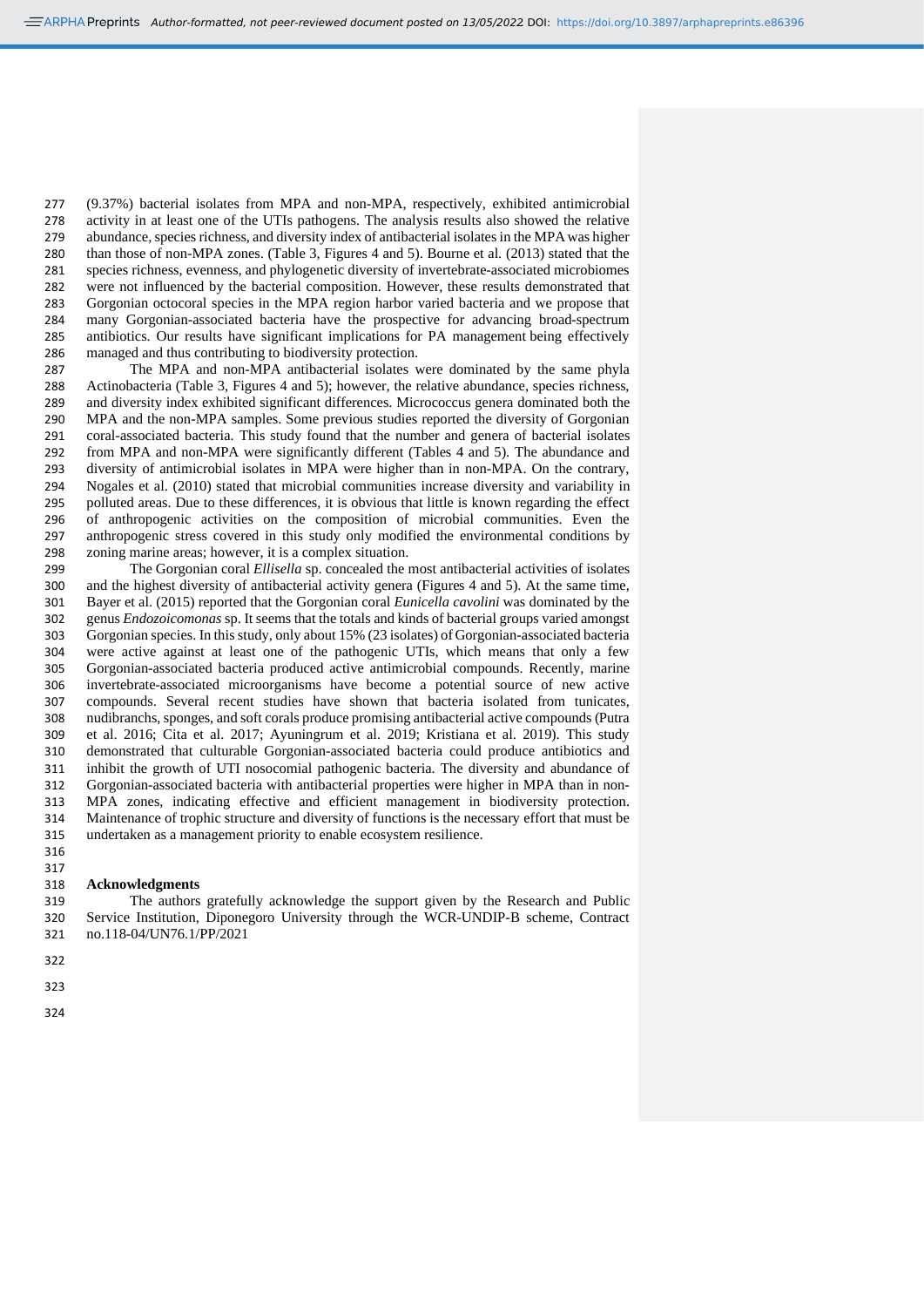#### **References**

| 326 | Almeida MTR, Moritz MIG, Capel KCC, Pérez CD, Schenkel EP                                                                     |
|-----|-------------------------------------------------------------------------------------------------------------------------------|
| 327 | Chemical and biological aspects of octocorals from the Brazilian                                                              |
| 328 | coast, Revista Brasileira de Farmacognosia, 24(4):446-467,                                                                    |
| 329 | https://doi.org/10.1016/j.bip.2014.05.002.                                                                                    |
| 330 | Ayuningrum D, Liu Y, Sibero MT, Kristiana R, Asagabaldan MA, Wuisan ZG,                                                       |
| 331 | Schäberle TF (2019) Tunicate-associated bacteria show a great potential for the                                               |
| 332 | discovery of antimicrobial compounds. PLOS One, 14(3), e0213797.                                                              |
| 333 | Bayer T, Arif C, Ferrier-Pagès C, Zoccola D, Aranda M, Voolstra CR (2013)                                                     |
| 334 | Bacteria of the genus Endozoicomonas dominate the microbiome of the                                                           |
| 335 | Mediterranean gorgonian coral Eunicella cavolini. Marine Ecology Progress                                                     |
| 336 | Series, 479, 75-84.                                                                                                           |
| 337 | Bibi F, Yasir M, Al-Sofyani A, Naseer MI, Azhar E (2020) Antimicrobial                                                        |
| 338 | activity of bacteria from marine sponge Suberea mollis and bioactive metabolites of                                           |
| 339 | Vibrio sp. EA348. Saudi Journal of Biological Sciences, 27(4), 1139-1147.                                                     |
| 340 | https://doi.org/10.1016/j.sjbs.2020.02.002                                                                                    |
| 341 | Bourne DG, Dennis PG, Uthicke S, Soo RM, Tyson GW, Webster N (2013)                                                           |
| 342 | Coral reef invertebrate microbiomes correlate with the presence of                                                            |
| 343 | photosymbionts. The ISME Journal, 7(7), 1452-1458.                                                                            |
| 344 | https://doi.org/10.1038/ismej.2012.172                                                                                        |
| 345 | Campbell, S, Kartawijaya T, Yulianto I, Prasetia, R, Clifton, J                                                               |
| 346 | (2013). Co-management approaches and incentives improve management                                                            |
| 347 | effectiveness in the Karimunjawa National Park, Indonesia. Marine Policy. 41.                                                 |
| 348 | 10.1016/j.marpol.2012.12.022                                                                                                  |
| 349 | Cita YP, Suhermanto A, Radjasa OK, Sudharmono P (2017) Antibacterial activity                                                 |
| 350 | of marine bacteria isolated from sponge Xestospongia testudinaria from Sorong,                                                |
|     |                                                                                                                               |
| 351 | Papua. Asian Pacific Journal of Tropical Biomedicine, 7(5), 450-454.                                                          |
| 352 | Ejrnæs K (2011) Bacterial Characteristics of Importance for Recurrent Urinary Tract Infections                                |
| 353 | Caused by Escherichia coli Karen Dan Med Bull 2011;58(4); B4187                                                               |
| 354 | Fernández J, Prado V, Trebicka J, Amoros A, Gustot T, Wiest R, Arroyo V                                                       |
| 355 | (2019) Multidrug-resistant bacterial infections in patients with decompensated                                                |
| 356 | cirrhosis and with acute-on-chronic liver failure in Europe. Journal of                                                       |
| 357 | Hepatology, 70(3), 398-411. https://doi.org/10.1016/j.jhep.2018.10.027                                                        |
| 358 | Giakoumi S, Pey A (2017) Assessing the effects of marine protected areas on biological                                        |
| 359 | invasions: a global review. Frontiers in Marine Science, 4, p.49.                                                             |
| 360 | https://doi.org/10.3389/fmars.2017.00049                                                                                      |
| 361 | Grasselli G, Scaravilli V, Di Bella S, Biffi S, Bombino M, Patroniti N, Alagna L                                              |
| 362 | (2017) Nosocomial infections during extracorporeal membrane oxygenation:                                                      |
| 363 | incidence, etiology, and impact on patients' outcome. Critical Care Medicine, 45(10),                                         |
| 364 | 1726-1733. DOI: https://doi.org/10.1097/CCM.0000000000002652                                                                  |
| 365 | Gray MA, Stone RP, Mclaughlin MR, Kellogg CA (2011) Microbial consortia of gorgonian                                          |
| 366 | corals from the Aleutian islands. FEMS Microbiol Ecol 76:109-120                                                              |
| 367 | https://doi.org/10.1111/j.1574-6941.2010.01033.x                                                                              |
| 368 | Horvath EA (2019) A review of gorgonian coral species (Cnidaria, Octocorallia, Alcyonacea)                                    |
| 369 | held in the Santa Barbara Museum of Natural History research collection: focus on                                             |
| 370 | species from Scleraxonia, Holaxonia, and Calcaxonia - Part I: Introduction, species of                                        |
| 371 | Scleraxonia and Holaxonia (Family Acanthogorgiidae). ZooKeys 860: 1-66.                                                       |
| 372 | https://doi.org/10.3897/zookeys.860.19961<br>Jiang P, Zhang X, Xu X, He F, Qi S (2013) Diversity and chemical defense role of |

**Commented [S1]:** These references are confusing. Were the<br>perhaps five sets of contributors here? Please list these reference<br>as above examples with the names and Initials following, separat<br>by commas only, as per<br>https:/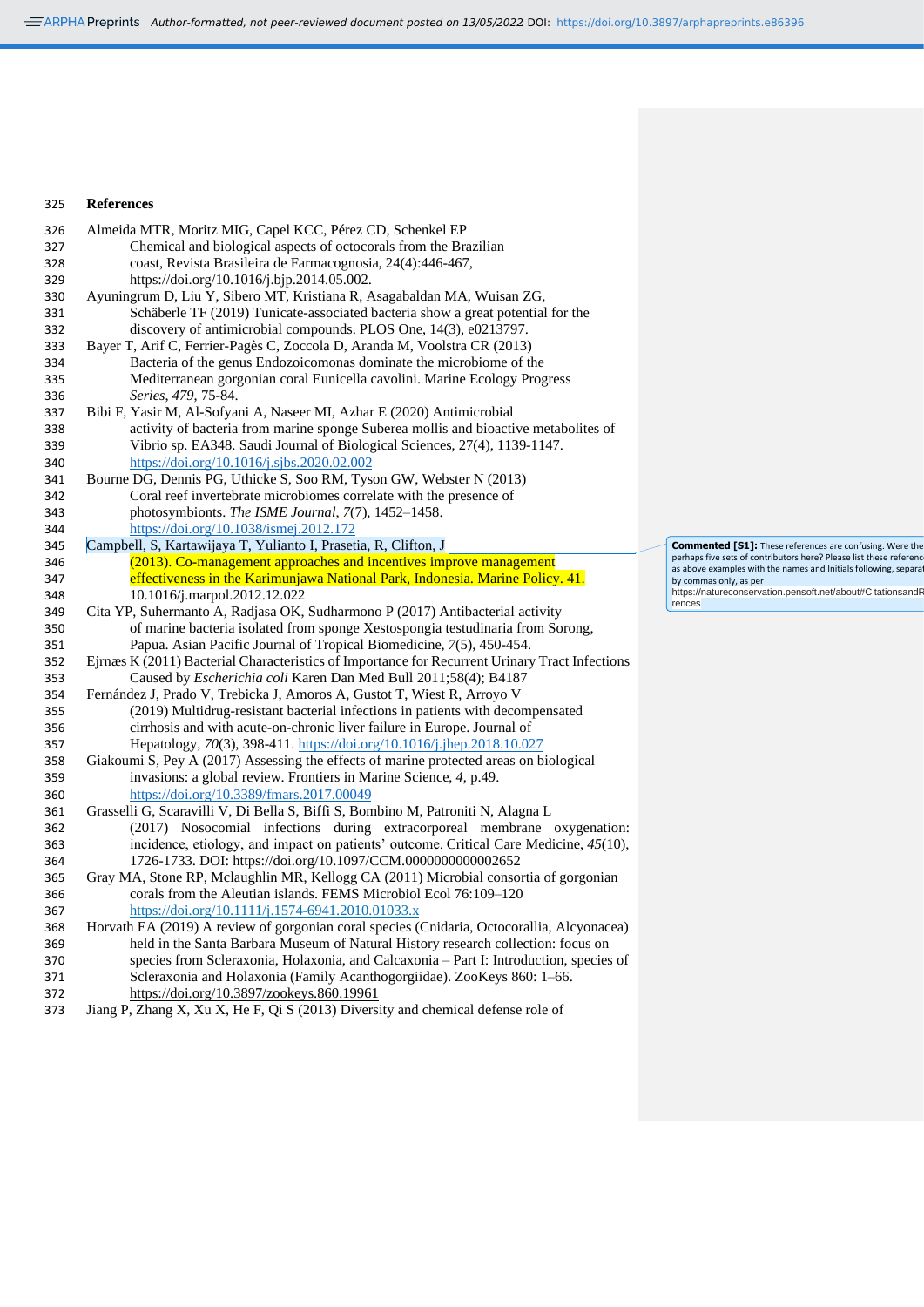| 374 | culturable non-actinobacterial bacteria isolated from the South China Sea gorgonians.  |  |
|-----|----------------------------------------------------------------------------------------|--|
| 375 | Journal of Microbiology and Biotechnology, 23(4), 437-443. Lee, H. S.,                 |  |
| 376 | Kristiana R, Sibero MT, Farisa MY, Ayuningrum D, Dirgantara D, Hanafi M, Radjasa OK,   |  |
| 377 | Sabdono A, Trianto A (2019) Biodiversitas 20 7 1811-1819                               |  |
| 378 | https://doi.org/10.13057/biodiv/d200704                                                |  |
| 379 | Lee SK, Park DH, Lee SS, Seo DW, Kim MH, Chong YP (2014)                               |  |
| 380 | Emergence of multidrug resistant infection in patients with severe acute               |  |
| 381 | pancreatitis. Pancreatology, 14(6), 450-453.https://doi.org/10.1016/j.pan.2014.10.003  |  |
| 382 | Lindequist U (2016) Marine-Derived Pharmaceuticals - Challenges and Opportunities      |  |
| 383 | Opportunities. Biomolecules & Therapeutics, 24(6), 561-571.                            |  |
| 384 | https://doi.org/10.4062/biomolther.2016.181                                            |  |
| 385 | Liu Y, Palaniveloo K, Alias SA, Sathiya Seelan JS (2021) Species Diversity and         |  |
| 386 | Secondary Metabolites of Sarcophyton-Associated Marine Fungi. Molecules (Basel,        |  |
| 387 | Switzerland), 26(11), 3227. https://doi.org/10.3390/molecules26113227                  |  |
| 388 | Matulja D, Kolympadi Markovic M, Ambrožić G, Laclef S, Pavelić SK, Marković D          |  |
| 389 | Secondary Metabolites from Gorgonian Corals of the Genus Eunicella: Structural         |  |
| 390 | Characterizations, Biological Activities, and Synthetic Approaches. Molecules. 2020;   |  |
| 391 | 25(1):129. https://doi.org/10.3390/molecules25010129                                   |  |
| 392 | Matulja D, Grbčić P, Bojanić K, Topić-Popović N, Čož-Rakovac, R, Laclef S, Šmuc        |  |
| 393 | T, Jović O, Marković D, Pavelić SK (2021) Chemical Evaluation, Antioxidant,            |  |
| 394 | Antiproliferative, Anti-Inflammatory and Antibacterial Activities of Organic Extract   |  |
| 395 | and Semi-Purified Fractions of the Adriatic Sea Fan, Eunicella cavolini. Molecules     |  |
| 396 | (Basel, Switzerland), 26(19), 5751. https://doi.org/10.3390/molecules26195751          |  |
| 397 | McCauley M, Jackson CR, Goulet TL 2020 Microbiomes of Caribbean                        |  |
| 398 | Octocorals Vary Over Time but Are Resistant to Environmental Change. Frontiers in      |  |
| 399 | Microbiology 11:1272. DOI: 10.3389/fmicb.2020.01272.                                   |  |
| 400 | Modolon F, Barno AR, Villela HDM, Peixoto RS (2020) Ecological and                     |  |
| 401 | biotechnological importance of secondary metabolites produced by coral-associated      |  |
| 402 | bacteria. Journal of Applied Microbiology, 129(6), 1441-1457. doi:10.1111/jam.14766    |  |
| 403 | Nogales B, Lanfranconi MP, Piña-Villalonga JM, Bosch R (2011) Anthropogenic            |  |
| 404 | perturbations in marine microbial communities. FEMS Microbiology Reviews, 35(2),       |  |
| 405 | 275-298. https://doi.org/10.1111/j.1574-6976.2010.00248.x                              |  |
| 406 | Ochada NS, Nasiru IA, Thairu Y, Okanlowan MB, Abdulakeem YO (2015)                     |  |
| 407 | Antimicrobial susceptibility pattern of urinary pathogens isolated from two tertiary   |  |
| 408 | hospitals in Southwestern Nigeria. African Journal of Clinical and Experimental        |  |
| 409 | Microbiology, 16(1), 12-22. http://dx.doi.org/10.4314/ajcem.v16i1.3                    |  |
| 410 | Orhan DD, Özçelik B, Özgen S, Ergun F (2010) Antibacterial, antifungal, and            |  |
| 411 | antiviral activities of some flavonoids. Microbiological Research, 165(6), 496-504.    |  |
| 412 | https://doi.org/10.1016/j.micres.2009.09.002                                           |  |
| 413 | Putra MY, Wibowo JT, Murniasih T, Rasyid A (2016) Evaluation of antibacterial          |  |
| 414 | activity from Indonesian marine soft coral Sinularia sp. In AIP Conference             |  |
| 415 | Proceedings (Vol. 1744, No. 1, p. 020039). AIP Publishing LLC.                         |  |
| 416 | Sabdono A, Radjasa OK, Trianto A, Sibero MT, Kristiana R, Larasati SJH                 |  |
| 417 | (2022) Comparative assessment of gorgonian abundance and diversity among islands       |  |
| 418 | with different anthropogenic stressors in Karimunjawa Marine National Park, Java       |  |
| 419 | Sea. International Journal of Conservation Science, 13(1), 341-348.                    |  |
| 420 | Sánchez JA, González-Zapata FL, Prada C, Dueñas LF Mesophotic Gorgonian Corals evolved |  |
| 421 | multiple times and faster than deep and shallow lineages. Diversity. 2021; 13(12):650. |  |
| 422 | https://doi.org/10.3390/d13120650                                                      |  |
| 423 | Sang VT, Dat T, Vinh LB, Cuong L, Oanh P, Ha H, Kim YH, Anh H, Yang                    |  |